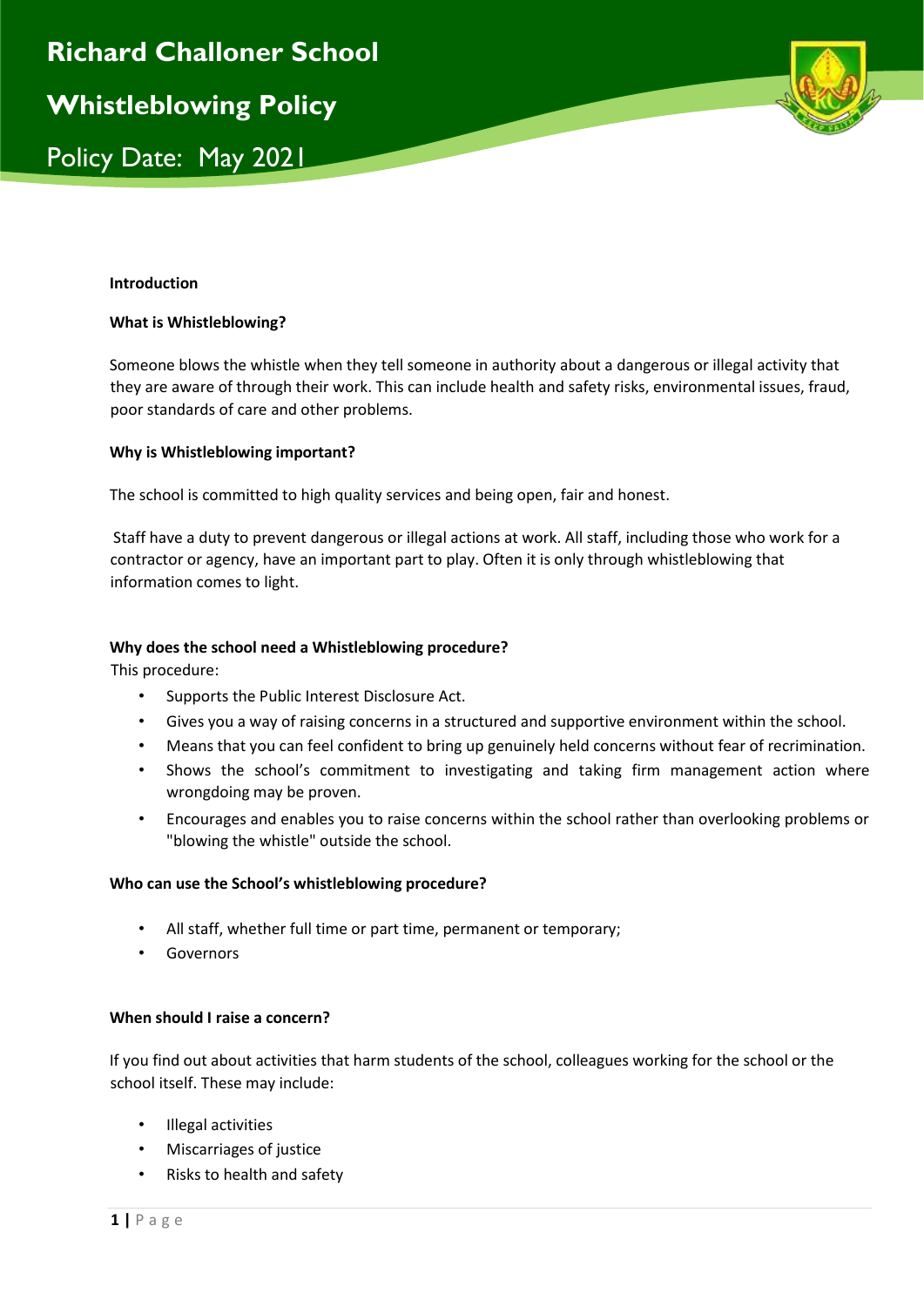

- Damage to the environment
- Misuse of public funds
- Fraud and corruption
- Abuse of students
- Other wrongdoing (including attempts to cover up wrongdoing)

For example, you could raise a serious concern about service provision, the actions of managers or the actions of others acting on behalf of the school, which:

- Fall below the school's standards of practice
- Are against the school's policies
- Amount to improper conduct

# **How does this procedure fit with the school's other procedures?**

This procedure does not replace the school's Complaints Procedure.

The Whistleblowing Procedure is about concerns regarding the public interest. If you are concerned about an issue relating to your personal position at work, you should use the Grievance Procedure approved by the Governing Body.

# **Role of Trade Unions**

The Whistleblowing Procedure has been developed in consultation with Staff Side Representatives and Teachers' Professional Associations and has their full support. Your trade union will advise you on raising concerns and/or support you in doing so, as appropriate.

# **The process**

# **Who do I tell?**

You should approach the Head Teacher; but if you feel unable to do so or you are concerned about something serious, you can approach the Chair of Governors or the Director of the Education Commission for the Archdiocese of Southwark. You can raise a concern by talking to someone or writing to them.

# **Is there any support available for me?**

You can get the support of a colleague, who may accompany you when raising a concern. Remember that by speaking up, it is not up to you to prove your concerns. However, you should be prepared to give the background and the reasons why you feel particularly troubled.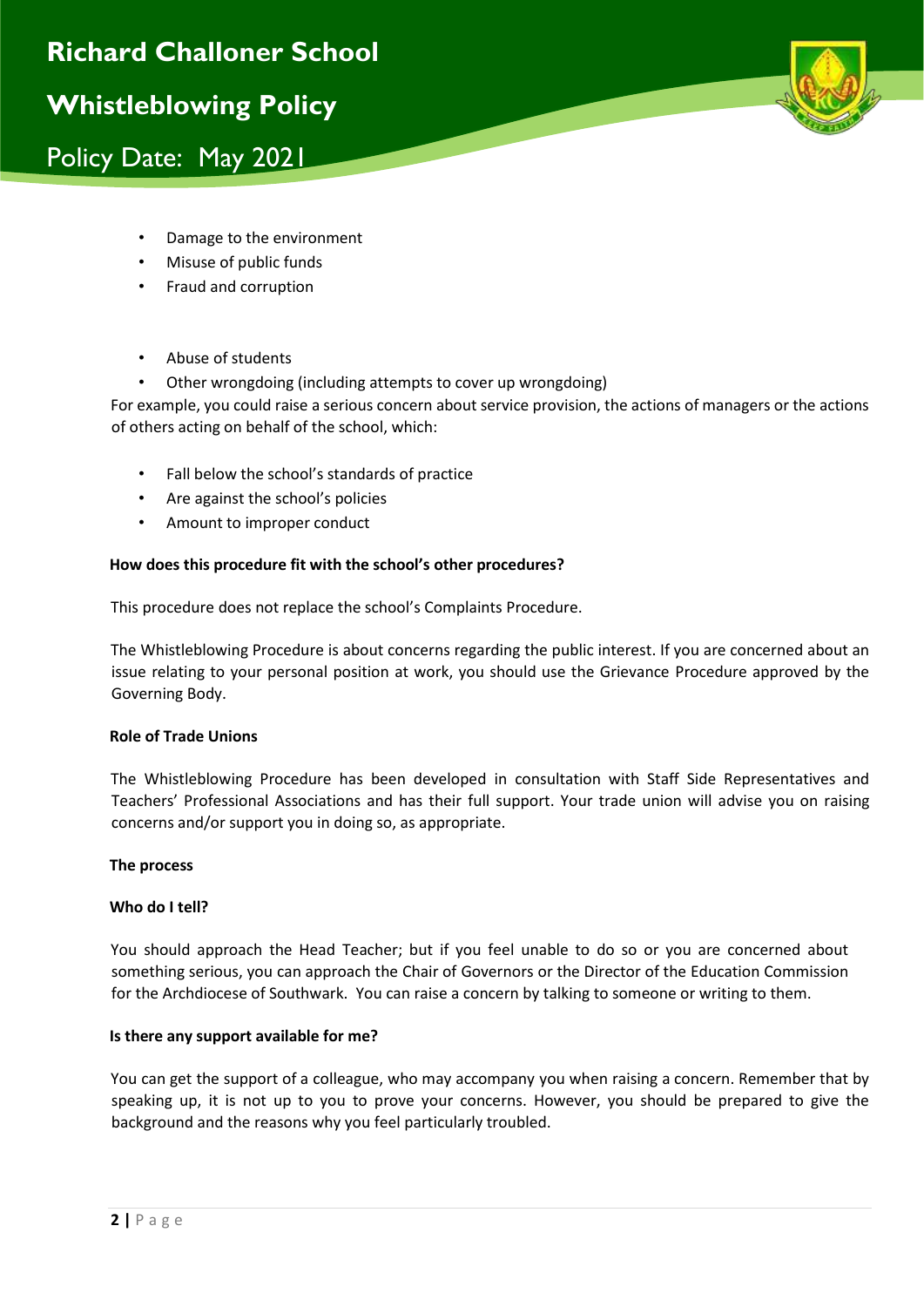

### **What happens next?**

We will look into your concern to see what should happen. This may involve:

- An internal investigation
- An external auditor
- An independent inquiry
- The police

We will normally write to you within 10 working days of receiving your concerns. We will list them, tell you who is handling the matter, how you can contact them and whether we need your further help. We will also tell you where to get support if you need it.

#### **What happens in an internal investigation?**

If there is an internal investigation, a special investigations team will be set up selected from the Extended Leadership Team. This team is responsible for gathering all relevant information and meeting with all relevant staff. The team may interview a number of staff.

When they have finished their investigation, they must produce a report on their findings. The report is then considered by the Governing Body. Based on the findings, the Governors will then decide what further action to take. This may include disciplinary action for anyone involved in any wrongdoing.

On the other hand, if the investigation finds that the concerns raised or allegations made by the person who has 'blown the whistle' are malicious, frivolous, or for personal gain, disciplinary action will be taken against them.

Depending on any legal restrictions on giving you information, we will let you know the outcome of any investigation.

# **Will I be involved in an investigation?**

You may not want us to let people know that you have raised a concern. If we can investigate and resolve your concern without involving you, the school will not involve you further. If we are not able to resolve the problem without telling someone else who you are, we will always talk to you first.

The school encourages you to tell us who you are whenever possible, as anonymous concerns are more difficult to investigate and the school cannot protect your position or give you any feedback if we do not know who you are.

# **Will I get into trouble and will anyone find out that I have 'blown the whistle'?**

The school does not allow the harassment or victimisation of anyone who raises a genuine concern. Harassment may result in disciplinary action.